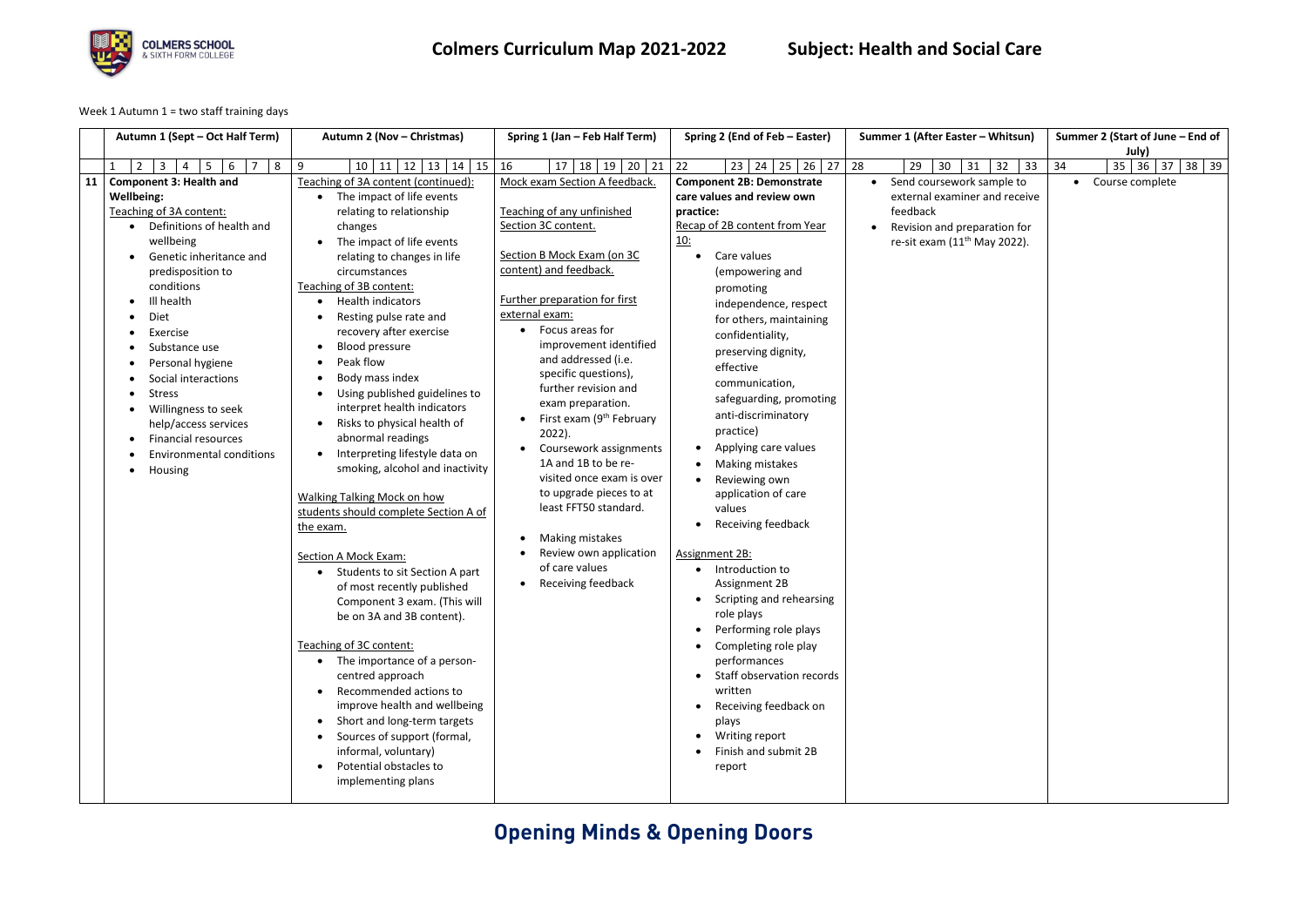## **Opening Minds & Opening Doors**



|    |                                                                                                                                                                                                                                                                                                                                                                                                                                                                | Specific obstacles<br>(emotional/psychological,<br>time constraints, availability of<br>resources, unachievable<br>targets, lack of support,<br>disability and addiction.<br>Barriers to accessing identified<br>services. |                                                                                                                                                                                                                                                                                                                                                                                                              | Preparation of<br>coursework sample for<br>external examiner<br><b>Analysis of February</b><br>$\bullet$<br>exam results and re-sit<br>preparation                                                                                                                                                                                                                                                                                                                                                                                                                                                                                                     |                                                                                                                                                                                                                                                                                                           |
|----|----------------------------------------------------------------------------------------------------------------------------------------------------------------------------------------------------------------------------------------------------------------------------------------------------------------------------------------------------------------------------------------------------------------------------------------------------------------|----------------------------------------------------------------------------------------------------------------------------------------------------------------------------------------------------------------------------|--------------------------------------------------------------------------------------------------------------------------------------------------------------------------------------------------------------------------------------------------------------------------------------------------------------------------------------------------------------------------------------------------------------|--------------------------------------------------------------------------------------------------------------------------------------------------------------------------------------------------------------------------------------------------------------------------------------------------------------------------------------------------------------------------------------------------------------------------------------------------------------------------------------------------------------------------------------------------------------------------------------------------------------------------------------------------------|-----------------------------------------------------------------------------------------------------------------------------------------------------------------------------------------------------------------------------------------------------------------------------------------------------------|
| 10 | <b>Component 1B: How individuals</b><br>deal with life events:<br>Recap of first part of 1B<br>teaching content from Year<br>9.<br>Assignment 1B (Part 1):<br>Introduce Assignment 1B<br>Students to write Section 1<br>of assignment.<br>Teaching of second half of 1B<br>content:<br>Adapting to change<br>Types of support (effective,<br>emotional, information and<br>advice, practical)<br>Informal support<br>Professional support<br>Voluntary support | Complete anything<br>outstanding from second half<br>of 1B content<br>Assignment 1B Parts 2 and 3<br>Students to write Parts 2 and<br>3 of Assignment 1B.                                                                  | Re-visiting, improving and<br>upgrading Assignments 1A and<br>$\underline{\mathbf{1}}\underline{\mathbf{B}}$ :<br>Assignment 1A and 1B<br>upgrading to ensure<br>both pieces are fully<br>finished and completed<br>to best of students'<br>ability. This will allow all<br>Component 1 work to be<br>signed off.<br>Introduce Component<br>$\bullet$<br>2A content in<br>preparation for next half<br>term. | <b>Component 2A: Types of Health</b><br>and Social Care services and<br>barriers to accessing them:<br>Teaching of 2A content:<br>Primary, secondary and<br>tertiary care<br>Allied health<br>professionals<br>Services (for children<br>$\bullet$<br>and young people,<br>people with specific<br>needs, older adults)<br>Informal social care<br>Assignment 2A (Part 1):<br>Introduce assignment<br>$\bullet$<br>and assignment<br>preparation<br>Research into local<br>$\bullet$<br>health and social care<br>providers<br>Choosing of case study<br>and selecting suitable<br>local services to meet<br>needs<br>Write up Part 1 of<br>assignment | Teaching of second half of 2A content:<br>Barriers (physical, sensory,<br>social/cultural/psychological,<br>language, geographical,<br>intellectual, financial).<br>Resource barriers for service<br>providers<br>Assignment 2A Parts 2 and 3:<br>• Pupils to write up Parts 2 and<br>3 of Assignment 2A. |
|    | <b>Component 1A: Human growth</b><br>and development across life stages                                                                                                                                                                                                                                                                                                                                                                                        | Assignment 1A (Part 1 continued):<br>Students to complete Part 1 of                                                                                                                                                        | Assignment 1A (Parts 2 and 3<br>continued):                                                                                                                                                                                                                                                                                                                                                                  | Teaching of first half of 1B<br>content continued:                                                                                                                                                                                                                                                                                                                                                                                                                                                                                                                                                                                                     | Teaching of second half of 1B content:<br>Adapting to change                                                                                                                                                                                                                                              |
|    | and the factors that affect it:                                                                                                                                                                                                                                                                                                                                                                                                                                | assignment                                                                                                                                                                                                                 |                                                                                                                                                                                                                                                                                                                                                                                                              | Life circumstances                                                                                                                                                                                                                                                                                                                                                                                                                                                                                                                                                                                                                                     | Types of support (effective,                                                                                                                                                                                                                                                                              |
|    | Introduction to<br>qualification.                                                                                                                                                                                                                                                                                                                                                                                                                              | Teaching of second half of 1A content:                                                                                                                                                                                     |                                                                                                                                                                                                                                                                                                                                                                                                              | Dealing with life events                                                                                                                                                                                                                                                                                                                                                                                                                                                                                                                                                                                                                               | emotional, information and<br>advice, practical)                                                                                                                                                                                                                                                          |

| <u>A content:</u><br>ensory,<br>hological,<br>ical,<br>ıl).<br>r service<br>}:<br>arts 2 and | Ensure final 2A<br>coursework piece is<br>completed and submitted<br>Introduction to and preparation<br>for Component 2B (to be re-<br>visited and assessed in Year 11):<br><b>Component 2B: Demonstrate</b><br>care values and review own<br>practice:<br>Teaching of 2B content:<br>Care values (empowering<br>and promoting<br>independence, respect<br>for others, maintaining<br>confidentiality, preserving<br>dignity, effective<br>communication,<br>safeguarding, promoting<br>anti-discriminatory<br>practice)<br>Applying care values<br>Making mistakes<br>Review own application<br>of care values<br>Receiving feedback |
|----------------------------------------------------------------------------------------------|---------------------------------------------------------------------------------------------------------------------------------------------------------------------------------------------------------------------------------------------------------------------------------------------------------------------------------------------------------------------------------------------------------------------------------------------------------------------------------------------------------------------------------------------------------------------------------------------------------------------------------------|
| B content:<br>fective,                                                                       | Assignment 1A and 1B<br>upgrading to ensure both<br>pieces are fully finished                                                                                                                                                                                                                                                                                                                                                                                                                                                                                                                                                         |
| ion and                                                                                      | and completed to best of<br>students' ability.                                                                                                                                                                                                                                                                                                                                                                                                                                                                                                                                                                                        |